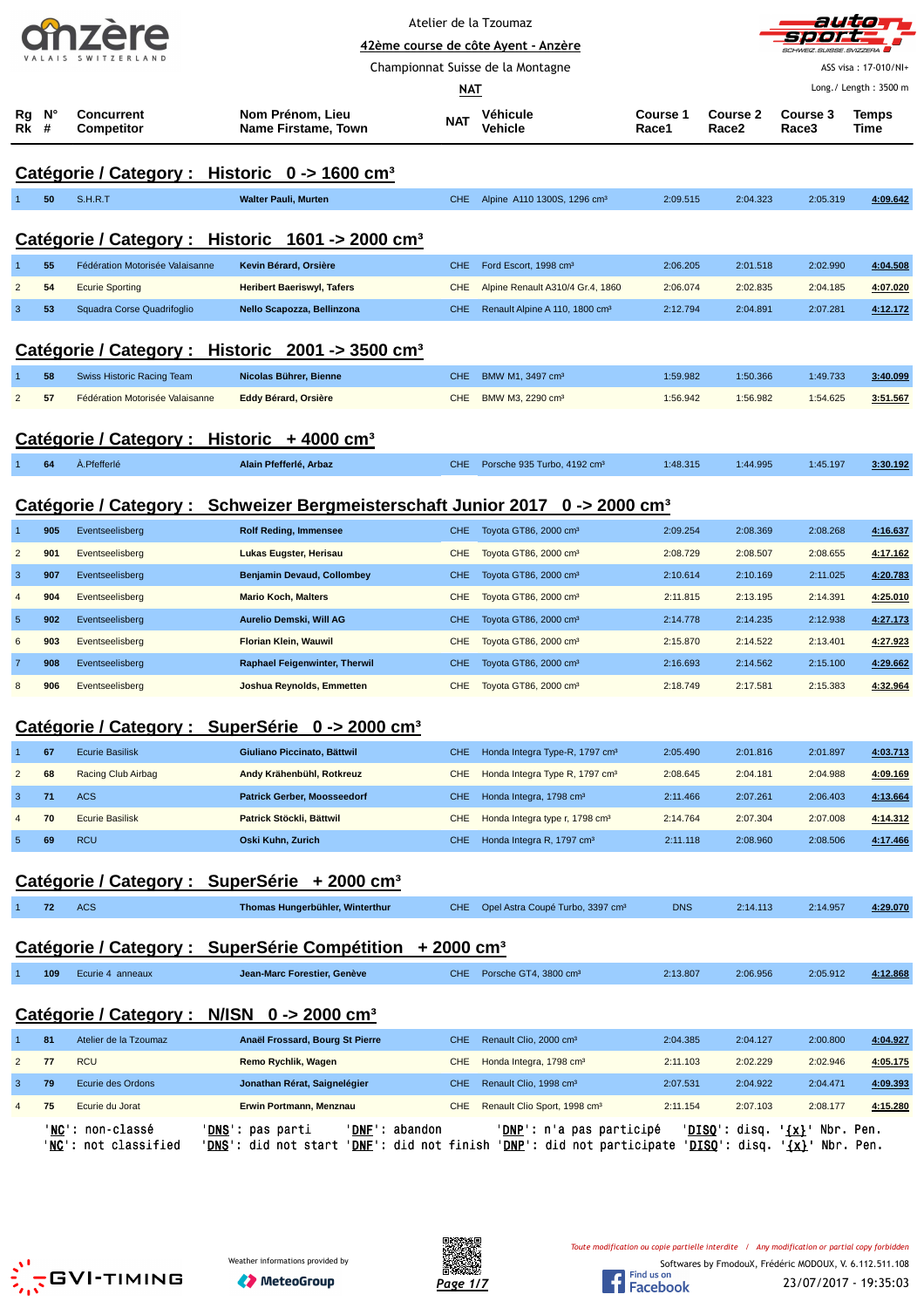



Championnat Suisse de la Montagne

ASS visa : 17-010/NI+ Long./ Length : 3500 m

|                                 | <u>NAT</u> |                             |                                         |            |                                             |                 | Long. / Length: $3500$ m      |                   |               |
|---------------------------------|------------|-----------------------------|-----------------------------------------|------------|---------------------------------------------|-----------------|-------------------------------|-------------------|---------------|
| $Rg$ $N^{\circ}$<br><b>Rk</b> # |            | Concurrent<br>Competitor    | Nom Prénom, Lieu<br>Name Firstame, Town | <b>NAT</b> | Véhicule<br><b>Vehicle</b>                  | Course<br>Race1 | Course 2<br>Race <sub>2</sub> | Course 3<br>Race3 | Temps<br>Time |
| 5 <sup>1</sup>                  | 78         | Ecurie des Ordons           | <b>Christophe Parriaux, Montfaucon</b>  | CHE.       | VW Golf, $1984 \text{ cm}^3$                | 2:13.624        | 2:12.071                      | 2:11.573          | 4:23.644      |
| $6^{\circ}$                     | 74         | <b>Chablais Racing Team</b> | <b>Audrey Dauphin, Lavey-Village</b>    | CHE.       | Renault Twingo r1, 1598 cm <sup>3</sup>     | 2:44.081        | 2:35.057                      | 2:35.291          | 5:10.348      |
|                                 | 80         | Atelier de la Tzoumaz       | Yann Héritier, Savièse                  | CHE.       | Renault Clio Williams, 1998 cm <sup>3</sup> | <b>DNP</b>      | <b>DNP</b>                    | <b>DNP</b>        | $-200$        |

## **Catégorie / Category : N/ISN + 3000 cm³**

| 84 | Racing Club Airbag | Joe Halter, Enntmoos       | CHE Mitsubishi Lancer EVO VII, 3395 c | 1:54.195 | 1:50.953 | 1:51.707 | 3:42.660 |
|----|--------------------|----------------------------|---------------------------------------|----------|----------|----------|----------|
| 85 | Lugano Racing Team | Jean-Yves Dayer, Hérémence | CHE Subaru Impreza STI N16, 3396 cm   | 2:02.869 | 1:59.248 | 2:00.222 | 3:59.470 |

#### **Catégorie / Category : A/ISA/R2 0 -> 1600 cm³**

|                | 89 | Atelier de la Tzoumaz      | Jonathan Michellod, Verbier |      | CHE Peugeot 208, 1598 cm <sup>3</sup> | 1:59.723 | 1:56.723 | 1:56.619 | 3:53.342 |
|----------------|----|----------------------------|-----------------------------|------|---------------------------------------|----------|----------|----------|----------|
| 2              | 92 | D-max Swiss                | Aurélien Devanthéry, Grône  | CHE  | Peugeot 208, 1600 cm <sup>3</sup>     | 1:58.333 | 1:56.811 | 1:57.337 | 3:54.148 |
| 3              | 91 | Ecurie 13 Etoiles          | Patrick Bagnoud, Genève     | CHE  | Citroën C2R2max, 1599 cm <sup>3</sup> | 2:04.492 | 2:01.207 | 1:59.779 | 4:00.986 |
| $\overline{4}$ | 90 | <b>Team Rallye Top</b>     | Max Langenegger, Zäziwil    | CHE  | Citroen C2R2, 1598 cm <sup>3</sup>    | 2:06.074 | 2:01.928 | 2:02.180 | 4:04.108 |
| 5              | 88 | Squadra Sport and prestige | Julia Schaffo, Le Locle     | CHE. | Citroën AX GTI, 1360 cm <sup>3</sup>  | 2:42.529 | 2:36.627 | 2:33.196 | 5:09.823 |

#### **Catégorie / Category : A/ISA/R3 1601 -> 2000 cm³**

|                | 100 | Lugano Racing Team     | Joël Rappaz, Vernayaz        | CHE. | Peugeot S2000, 1998 cm <sup>3</sup>            | 1:52.081   | 1:49.884   | 1:52.683   | 3:41.965         |
|----------------|-----|------------------------|------------------------------|------|------------------------------------------------|------------|------------|------------|------------------|
| $\overline{2}$ | 97  | Chablais Racing Team   | Sergio Pinto, Le Châble VS   | CHE. | Honda Civic Type R, 1998 cm <sup>3</sup>       | 1:54.626   | 1:52.839   | 1:53.495   | 3:46.334         |
| 3              | 96  | Chablais Racing Team   | Laurent Bérard, Vollèges     | CHE. | Honda Civic Type R, 1998 cm <sup>3</sup>       | 1:55.376   | 1:53.229   | 1:55.014   | 3:48.243         |
| 4              | 98  | Michael Luig           | Michael Luig, Ried-Muotathal | CHE. | Renault Clio J. Ragnotti, 1998 cm <sup>3</sup> | 2:09.466   | 2:06.347   | 2:06.945   | 4:13.292         |
|                | 95  | <b>Ecurie Basilisk</b> | Kevin Mostberger, Therwil    | CHE. | Honda Integra Type R, 1797 cm <sup>3</sup>     | <b>DNP</b> | <b>DNP</b> | <b>DNP</b> | $\sim$ 000 $\mu$ |
|                | 99  | Atelier de la Tzoumaz  | <b>Martial Praz, Brignon</b> | CHE. | Peugeot 306, 2000 cm <sup>3</sup>              | <b>DNP</b> | <b>DNP</b> | <b>DNP</b> |                  |

# **Catégorie / Category : A/ISA 2001 -> 2500 cm³**

|  |  | 103 Equipe Bernoise 48 | Heinz Christen, Grünenmatt |  | CHE Abarth 500 Assetto Corse, 2325 c | 2:03.614 | 2:01.655 | 2:00.549 | 4:02.204 |
|--|--|------------------------|----------------------------|--|--------------------------------------|----------|----------|----------|----------|
|--|--|------------------------|----------------------------|--|--------------------------------------|----------|----------|----------|----------|

### **Catégorie / Category : A/ISA + 2500 cm³**

| 106 | Lugano Racing Team | <b>Patrick Chevre, Courrendlin</b> | CHE Subaru Impreza, 3390 cm <sup>3</sup> | <b>DISQ</b> |  | <b>DISQ</b> | ---- |
|-----|--------------------|------------------------------------|------------------------------------------|-------------|--|-------------|------|
|-----|--------------------|------------------------------------|------------------------------------------|-------------|--|-------------|------|

## **Catégorie / Category : Renault Classic Cup 0 -> 2000 cm³**

|                | 858 | Equipe Bernoise                          | <b>Philipp Krebs, Uetendorf</b>                                                                                      | CHE.       | Renault Clio, 1998 cm <sup>3</sup>                             | 1:59.241   | 1:53.781                                      | 1:54.470                                           | 3:48.251      |
|----------------|-----|------------------------------------------|----------------------------------------------------------------------------------------------------------------------|------------|----------------------------------------------------------------|------------|-----------------------------------------------|----------------------------------------------------|---------------|
| $\overline{2}$ | 870 | Racing Team Zäziwil                      | Denis Wolf, Hünibach                                                                                                 | <b>CHE</b> | Renault Clio 3 CUP, 1998 cm <sup>3</sup>                       | 1:55.402   | 1:54.721                                      | 1:54.293                                           | 3:49.014      |
| 3 <sup>5</sup> | 869 | <b>Ecurie Basilisk</b>                   | <b>Daniel Borer, Mumpf</b>                                                                                           | CHE.       | Renault Clio 3 Cup, 1998 cm <sup>3</sup>                       | 1:55.946   | 1:54.125                                      | 1:55.085                                           | 3:49.210      |
| $\overline{4}$ | 898 | <b>Equipe Bernoise</b>                   | Ralf Henggeler, Unterägeri                                                                                           | <b>CHE</b> | Renault Clio RS III Cup MR2, 1998                              | 1:58.038   | 1:54.728                                      | 1:54.970                                           | 3:49.698      |
| $5\phantom{1}$ | 881 | Equipe Bernoise                          | René Schnidrig, Spiez                                                                                                | CHE        | Renault Clio Cup III, 1998 cm <sup>3</sup>                     | 2:01.091   | 1:57.897                                      | 1:58.656                                           | 3:56.553      |
| 6              | 880 | <b>Equipe Bernoise</b>                   | <b>Marc Beyeler, Neuenegg</b>                                                                                        | <b>CHE</b> | Renault Clio RS III Cup, 1998 cm <sup>3</sup>                  | 2:06.379   | 2:00.582                                      | 1:59.702                                           | 4:00.284      |
| $\overline{7}$ | 889 | Equipe Bernoise                          | <b>Meverick Gerber, Gwatt</b>                                                                                        | <b>CHE</b> | Renault clio 2 cup, 1998 cm <sup>3</sup>                       | 2:05.226   | 2:00.409                                      | 1:59.999                                           | 4:00.408      |
| 8              | 882 | <b>Ecurie Basilisk</b>                   | Giuliano Maschietto, Basel                                                                                           | <b>CHE</b> | Renault Clio 2 Cup, 1998 cm <sup>3</sup>                       | 2:04.128   | 2:02.006                                      | 2:01.885                                           | 4:03.891      |
| 9              | 850 | Johanna                                  | Johanna Amann, Lustenau                                                                                              | CHE.       | Renault Clio III, 2000 cm <sup>3</sup>                         | 2:10.382   | 2:02.737                                      | 2:03.135                                           | 4:05.872      |
| 10             | 866 | <b>ACS</b>                               | <b>Hans Sigrist, Rafz</b>                                                                                            | <b>CHE</b> | Renault Clio Cup II, 1998 cm <sup>3</sup>                      | 2:10.011   | 2:07.418                                      | 2:06.328                                           | 4:13.746      |
|                | 863 | <b>Rikli Motorsport</b>                  | Stephan Zbinden, Zollikofen                                                                                          | CHE.       | Renault Rikli Clio RS III Cup, 1998                            | <b>DNP</b> | <b>DNP</b>                                    | <b>DNP</b>                                         | $\sim$ masses |
|                |     | 'NC': non-classé<br>'NC': not classified | ' <mark>DNS</mark> ': pas parti<br>'DNF': abandon<br>' <b>DNS</b> ': did not start<br>' <b>DNF</b> ': did not finish |            | ' <u>DNP</u> ': n'a pas participé<br>DNP': did not participate |            | ' <b>DISO</b> ': disq.<br><b>DISO':</b> disq. | $\{x\}$ .<br>Nbr. Pen.<br>$'$ {x} $'$<br>Nbr. Pen. |               |



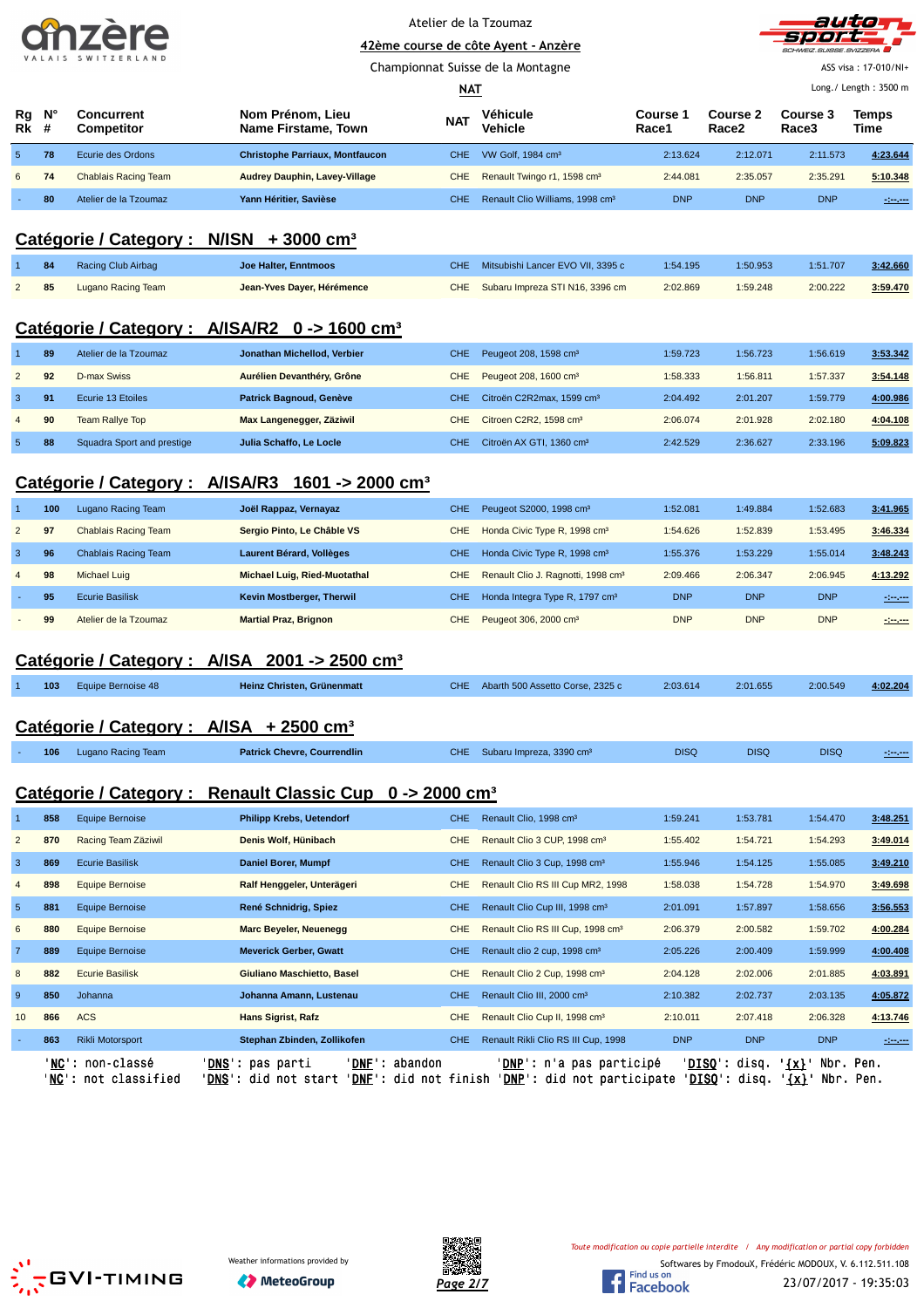



Championnat Suisse de la Montagne

**NAT**

ASS visa : 17-010/NI+

Long./ Length : 3500 m

| $Ra$ $N^{\circ}$<br><b>Rk</b> # | Concurrent<br>Competitor | Nom Prénom. Lieu<br>Name Firstame, Town | <b>NAT</b> | Véhicule<br>Vehicle | Course 1<br>Race1 | Course 2 Course 3<br>Race2 | Race3 | Temps<br>Time |
|---------------------------------|--------------------------|-----------------------------------------|------------|---------------------|-------------------|----------------------------|-------|---------------|

### **Catégorie / Category : InterSwiss 0 -> 1400 cm³**

| 113 | MST-Zentralschweiz     | Stefan Schöpfer, Escholzmatt          | CHE Audi 50, 1398 cm <sup>3</sup>      | 1:54.301 | 1:52.016 | 1:53.986 | 3:46.002 |
|-----|------------------------|---------------------------------------|----------------------------------------|----------|----------|----------|----------|
| 114 | <b>Equipe Bernoise</b> | <b>Hans Ulrich Mathys, Grünenmatt</b> | CHE Fiat Uno, 1398 cm <sup>3</sup>     | 1:57.314 | 1:55.676 | 1:57.010 | 3:52.686 |
| 112 | <b>Ecuipe Bernoise</b> | Stephan Moser, Düdingen               | CHE Toyota Yaris, 1340 cm <sup>3</sup> | 1:59.387 | 1:56.123 | 1:57.107 | 3:53.230 |

## **Catégorie / Category : InterSwiss 1401 -> 1600 cm³**

|                          | 121 | Autersa Racing Team      | <b>Stephan Burri, Milken</b>            | <b>CHE</b> | VW Polo, 1600 cm <sup>3</sup>                | 1:48.868   | 1:47.867   | 1:47.951   | 3:35.818 |
|--------------------------|-----|--------------------------|-----------------------------------------|------------|----------------------------------------------|------------|------------|------------|----------|
| $\overline{2}$           | 120 | <b>Equipe Bernoise</b>   | Christoph Mattmüller, Bolligen          | <b>CHE</b> | Mattmüller VW Scirocco, 1600 cm <sup>3</sup> | 1:51.390   | 1:48.271   | 1:49.051   | 3:37.322 |
| 3                        | 123 | Equipe Bernoise          | <b>Werner Rohr. Teufenthal</b>          | <b>CHE</b> | Toyota Corolla AE 86, 1600 cm <sup>3</sup>   | 1:49.877   | 1:49.249   | 1:48.670   | 3:37.919 |
| $\overline{4}$           | 124 | <b>Equipe Bernoise</b>   | <b>Andreas Lanz, Maur</b>               | <b>CHE</b> | Toyota Corolla AE86, 1600 cm <sup>3</sup>    | 1:54.721   | 1:54.142   | 1:53.576   | 3:47.718 |
| 5 <sub>1</sub>           | 116 | MST-Zentralschweiz       | <b>Ruedi Schmid, Brittnau</b>           | CHE        | VW Golf 1 16V, 1588 cm <sup>3</sup>          | 2:03.590   | 1:59.775   | 1:58.492   | 3:58.267 |
| 6                        | 119 | Autoersa Racing Team     | <b>Roland Zihlmann, Malters</b>         | <b>CHE</b> | VW Golf 1, 1599 cm <sup>3</sup>              | 2:00.893   | 1:59.223   | 1:59.173   | 3:58.396 |
|                          | 122 | MST-Zentralschweiz       | <b>Pflug Corinne, Hefenhofen</b>        | <b>CHE</b> | Toyota Corolla Ae92, 1600 cm <sup>3</sup>    | 2:09.428   | 2:06.268   | 2:09.405   | 4:15.673 |
| $\overline{\phantom{a}}$ | 118 | Rennclub Untertoggenburg | <b>Dominic Schneider, Hombrechtikon</b> | <b>CHE</b> | Citroen Saxo, 1598 cm <sup>3</sup>           | <b>DNF</b> | <b>DNS</b> | <b>DNS</b> | $-200$   |

# **Catégorie / Category : InterSwiss 1601 -> 2000 cm³**

|                | 138 | <b>RCU</b>                | Jürg Ochsner, Oberhallau               | <b>CHE</b> | Opel Kadett C, 1998 cm <sup>3</sup>        | 1:51.069   | 1:48.237   | 1:48.400   | 3:36.637         |
|----------------|-----|---------------------------|----------------------------------------|------------|--------------------------------------------|------------|------------|------------|------------------|
| $\overline{2}$ | 129 | Rennclub Untertoggenbrug  | Manuel Santonastaso, Müllheim          | <b>CHE</b> | BMW 320 si, 1996 cm <sup>3</sup>           | 1:49.499   | 1:49.995   | 1:48.860   | 3:38.359         |
| 3              | 139 | <b>ACFL</b>               | <b>Thomas Frei, Diepoldsau</b>         | <b>CHE</b> | Opel Kadett C, 1994 cm <sup>3</sup>        | 1:51.507   | 1:49.098   | 1:49.635   | 3:38.733         |
| $\overline{4}$ | 133 | Ecurie des Ordons         | <b>Patrick Vallat, Bure</b>            | <b>CHE</b> | VW Golf, 1998 cm <sup>3</sup>              | 1:50.269   | 1:50.249   | 1:49.818   | 3:40.067         |
| 5              | 131 | Gruyère Racing Team       | Hervé Villoz, Sorens                   | <b>CHE</b> | Renault Clio RS evo, 1998 cm <sup>3</sup>  | 1:54.404   | 1:51.775   | 1:50.705   | 3:42.480         |
| 6              | 141 | W.M. Racing Car           | <b>Philip Niederberger, Kussnacht</b>  | <b>CHE</b> | Opel Kadett C City, 1998 cm <sup>3</sup>   | 1:51.332   | 1:51.581   | 1:51.871   | 3:42.913         |
| $\overline{7}$ | 134 | <b>ACS</b>                | Patrick Hedinger, Wilchingen           | <b>CHE</b> | Peugeot 205 GTI, 1998 cm <sup>3</sup>      | 1:50.891   | <b>DNF</b> | 1:52.226   | 3:43.117         |
| 8              | 145 | <b>ACS</b>                | <b>Ludovic Monnier, Rennaz</b>         | <b>CHE</b> | VW Golf, 2000 cm <sup>3</sup>              | 1:53.738   | 1:52.144   | 1:52.773   | 3:44.917         |
| 9              | 137 | Racing Club Airbag        | <b>Philippe Raemy, Alterswil</b>       | <b>CHE</b> | Peugeot 306, 1998 cm <sup>3</sup>          | 1:55.957   | 1:54.204   | 1:54.253   | 3:48.457         |
| 10             | 140 | <b>Equipe Bernoise</b>    | <b>Reto Kummer, Ried-Brig</b>          | <b>CHE</b> | Honda Civic Type ARK, 1998 cm <sup>3</sup> | 1:55.263   | 1:54.564   | 1:53.950   | 3:48.514         |
| 11             | 130 | Ecurie des Ordons         | Yann Schorderet, Bure                  | <b>CHE</b> | VW Golf2, 1997 cm <sup>3</sup>             | 1:56.385   | 1:55.632   | 1:56.138   | 3:51.770         |
| 12             | 132 | Ecurie des Ordons         | <b>Cyril Grossenbacher, Montfaucon</b> | <b>CHE</b> | VW Golf 1 16v, 1998 cm <sup>3</sup>        | 1:57.999   | 1:56.476   | 1:56.748   | 3:53.224         |
| 13             | 127 | Sägesser Motorsport       | Gilbert Meier, Rudolfstetten           | <b>CHE</b> | Honda Integra GIS, 1800 cm <sup>3</sup>    | 1:56.514   | 1:57.117   | 1:57.021   | 3:53.535         |
| 14             | 128 | Ecurie des Ordons         | Daniel Wüthrich, Bassecourt            | <b>CHE</b> | VW Golf, 1984 cm <sup>3</sup>              | 2:01.447   | 2:00.220   | 2:01.198   | 4:01.418         |
| 15             | 142 | Fantoni Ivan              | Fantoni Ivan, Gudo                     | <b>CHE</b> | VW Golf 1 8v, 2000 cm <sup>3</sup>         | 2:04.343   | 2:02.724   | 2:02.914   | 4:05.638         |
| 16             | 136 | Rennclub Untertoggenburg  | Lis Buser, Schachen- Herisau           | <b>CHE</b> | Opel Kadett C, 1998 cm <sup>3</sup>        | 2:22.100   | 2:08.470   | 2:10.635   | 4:19.105         |
| 17             | 146 | Rennclub Untertoggenburg  | Daniel Holenstein, Pfäffikon SZ        | <b>CHE</b> | Opel Kadett GSi JUHE, 2000 cm <sup>3</sup> | 2:16.846   | 2:15.285   | 2:15.041   | 4:30.326         |
|                | 135 | Racing Club Airbag        | <b>Thomas Andrey, Plasselb</b>         | <b>CHE</b> | Peugeot 405, 1998 cm <sup>3</sup>          | <b>DNF</b> | <b>DNS</b> | <b>DNS</b> | $-1 - 1 - 1 = 0$ |
|                | 144 | Ecurie des Ordons         | Arnaud Donzé, Porrentruy               | <b>CHE</b> | VW Golf, 2000 cm <sup>3</sup>              | <b>DNF</b> | <b>DNS</b> | <b>DNS</b> | $\sim$ 000 $\mu$ |
|                | 147 | <b>MB Motorsport Team</b> | Peter Zysset, Wichtrach                | <b>CHE</b> | VW Golf, 2000 cm <sup>3</sup>              | <b>DNP</b> | <b>DNP</b> | <b>DNP</b> | -1-1-            |

## **Catégorie / Category : InterSwiss 2001 -> 3000 cm³**

|                | ' NC | ' <b>NC':</b> non-classé<br>not classified | 'DNF' :<br>' <b>DNS':</b> pas parti<br>abandon<br><b>DNF':</b> did not finish'<br>' <b>DNS':</b> did not start |            | ' <b>DNP</b> ': n'a pas participé<br>' <b>DNP':</b> did not participate | ' <b>DISQ':</b> disq.<br>'DISO': | $\{x\}$<br>disq.<br>$\{x\}$ | Nbr.<br>Nbr. Pen. | Pen.     |
|----------------|------|--------------------------------------------|----------------------------------------------------------------------------------------------------------------|------------|-------------------------------------------------------------------------|----------------------------------|-----------------------------|-------------------|----------|
|                | 151  | Racing Team Zäziwil                        | <b>Christian Knaus, Fahrni</b>                                                                                 | CHE.       | Opel Kadett C, 2400 cm <sup>3</sup>                                     | 2:00.620                         | 1:58.744                    | 1:58.559          | 3:57.303 |
| 6              | 157  | MST-Zentralschweiz                         | Armin Banz, Schachen                                                                                           | CHE.       | Opel Kadett C 16 V, 2486 cm <sup>3</sup>                                | 2:02.448                         | 2:44.002                    | 1:51.159          | 3:53.607 |
| $5^{\circ}$    | 153  | Sägesser Motorsport                        | <b>Rolf Burri, Ruswil</b>                                                                                      | <b>CHE</b> | Opel Kadett C, 2486 cm <sup>3</sup>                                     | 1:52.093                         | 1:51.797                    | 1:52.079          | 3:43.876 |
| $\overline{4}$ | 155  | <b>ACFL</b>                                | <b>Harry Eberle, Buchs</b>                                                                                     | CHE.       | Opel Kadett-C, 2486 cm <sup>3</sup>                                     | 1:55.033                         | 1:50.980                    | 1:51.798          | 3:42.778 |
| 3              | 152  | Autersa Racing Team                        | Daniel Aeschlimann, Seftigen                                                                                   | CHE        | OPEL KADETT C. 2486 cm <sup>3</sup>                                     | 1:51.980                         | 1:50.573                    | 1:50.034          | 3:40.607 |
| $\overline{2}$ | 158  | MST-Zentralschweiz                         | <b>Josef Koch, Malters</b>                                                                                     | CHE.       | Opel Kadett C 16V, 2485 cm <sup>3</sup>                                 | 1:51.349                         | 1:49.302                    | 1:48.476          | 3:37.778 |
|                | 154  | W.M. Racing Car                            | <b>Roman Marty, Unteriberg</b>                                                                                 | CHE.       | Opel Kadett C 16V, 2486 cm <sup>3</sup>                                 | 1:47.662                         | 1:46.752                    | 1:46.400          | 3:33.152 |
|                |      |                                            |                                                                                                                |            |                                                                         |                                  |                             |                   |          |





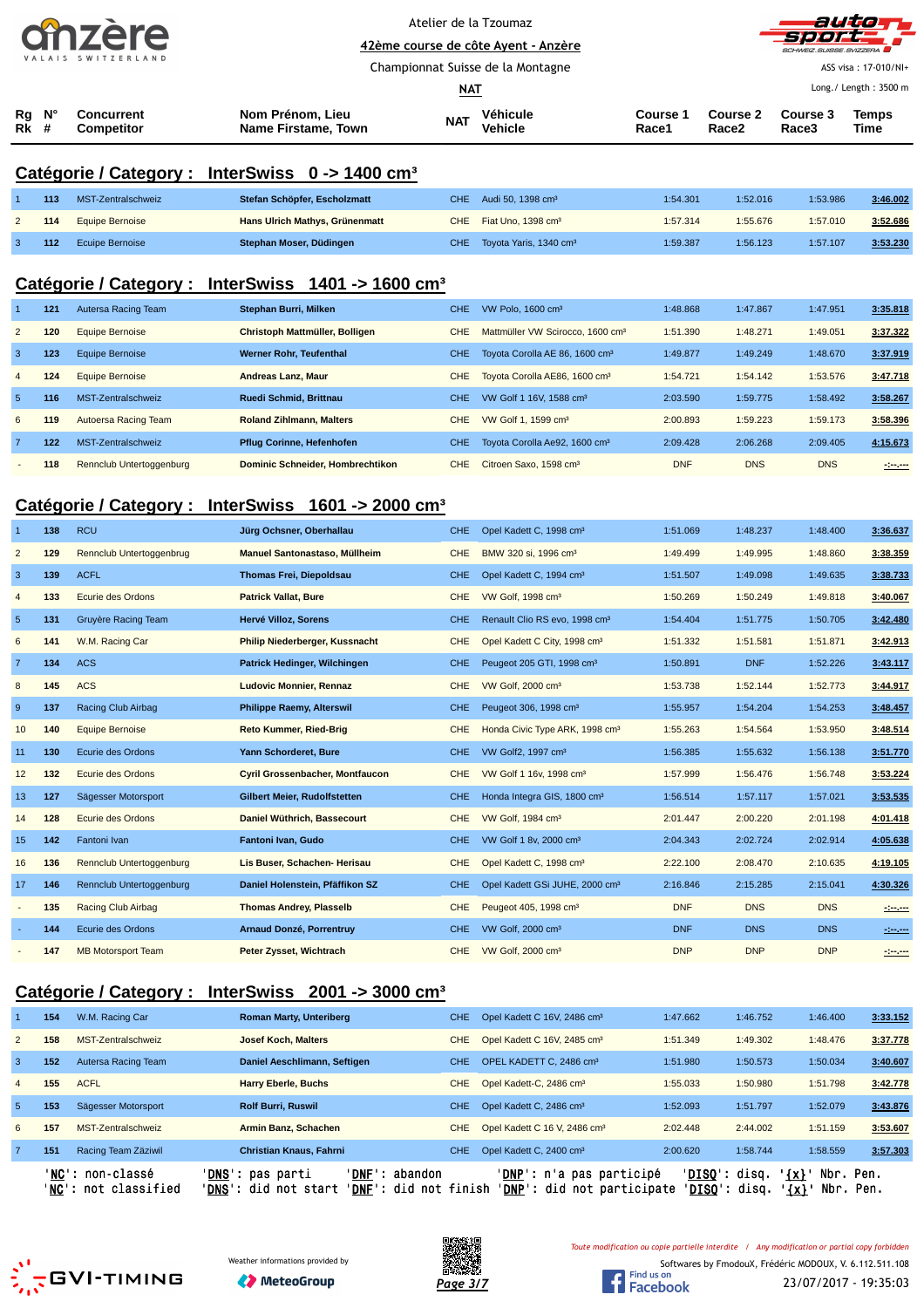



Championnat Suisse de la Montagne

ASS visa : 17-010/NI+

| <u>NAT</u>        |     |                          |                                         |                 |                                  | Long. / Length: $3500$ m |                                      |                   |               |
|-------------------|-----|--------------------------|-----------------------------------------|-----------------|----------------------------------|--------------------------|--------------------------------------|-------------------|---------------|
| Rq<br><b>Rk</b> # | N°  | Concurrent<br>Competitor | Nom Prénom, Lieu<br>Name Firstame, Town | NA <sub>1</sub> | Véhicule<br><b>Vehicle</b>       | Course<br>Race1          | <b>Course 2</b><br>Race <sub>2</sub> | Course 3<br>Race3 | Temps<br>Time |
| 8                 | 150 | Y.Pillonel               | Yann Pillonel, Arbaz                    | CHE             | BMW 325i, 2494 cm <sup>3</sup>   | 2:00.465                 | 1:59.620                             | 1:59.877          | 3:59.497      |
| 9                 | 149 | Atelier de la Tzoumaz    | <b>Ted Santos, Vuiteboeuf</b>           | CHE .           | Seat Ibiza, 2040 cm <sup>3</sup> | 2:06.571                 | 1:59.977                             | <b>DNF</b>        | 4:06.548      |

### **Catégorie / Category : InterSwiss 3001 -> 3500 cm³**

|                | 166 | Nicolas Gérard                  | Gérard Nicolas, Forel          | CHE. | Ford Escort WRC, 3390 cm <sup>3</sup>      | 1:43.764 | 1:43.515 | 2:24.138 | 3:27.279 |
|----------------|-----|---------------------------------|--------------------------------|------|--------------------------------------------|----------|----------|----------|----------|
| 2              | 165 | <b>RCU</b>                      | Andri Würgler, Weinfelden      | CHE  | Mitsubishi EVO 6 RS2, 3394 cm <sup>3</sup> | 1:55.871 | 1:52.604 | 1:52.303 | 3:44.907 |
|                | 163 | <b>RCU</b>                      | Vanessa Zenklusen, Sirnach     | CHE. | Subaru Impreza Type R JM, 3388             | 1:55.810 | 1:55.173 | 1:53.183 | 3:48.356 |
| $\overline{4}$ | 164 | Atelier de la Tzoumaz 77        | Alex Métroz, Orsières          | CHE. | Ford Sierra Cosworth, 3390 cm <sup>3</sup> | 1:56.282 | 1:54.007 | 1:56.265 | 3:50.272 |
| -5             | 162 | Atelier de la Tzoumaz           | Kévin Da Costa, Charrat        | CHE. | Ford Sierra Cosworth, 3388 cm <sup>3</sup> | 2:03.745 | 1:59.400 | 2:00.012 | 3:59.412 |
| 6              | 161 | Club Porsche 3 Lacs Licence 135 | David Comby, La Chaux-de-Fonds | CHE. | Porsche 911 carrera, 3163 cm <sup>3</sup>  | 2:08.797 | 2:08.509 | 2:07.731 | 4:16.240 |

## **Catégorie / Category : InterSwiss + 3500 cm³**

| 172 | All-In Racing Team  | Frédéric Neff. Moutier             |            | CHE Porsche 996 Cup, 3998 cm <sup>3</sup> | 1:43.715   | 1:42.850 | 1:43.270   | 3:26.120 |
|-----|---------------------|------------------------------------|------------|-------------------------------------------|------------|----------|------------|----------|
| 171 | Club Porsche 3 Lacs | Alexandre Comby, La Chaux-de-Fonds |            | CHE Porsche 934/5, 4774 cm <sup>3</sup>   | 1:47.950   | 1:49.319 | 1:47.985   | 3:35.935 |
| 169 | <b>ACFL</b>         | Bruno Sawatzki, Frümsen            |            | CHE Porsche 997 Cup, 3600 cm <sup>3</sup> | 1:48.309   | 1:47.868 | 1:51.044   | 3:36.177 |
| 170 | Dimitri Toillon     | <b>Dimitri Toillon, Feule</b>      | <b>FRA</b> | Porsche 997 CUP S, 3800 cm <sup>3</sup>   | <b>DNS</b> | 2:01.630 | <b>DNS</b> | 120,000  |

## **Catégorie / Category : E1 0 -> 1400 cm³**

| 179 | Equipe Bernoise          | <b>Marc Buchser, Reitnau</b>     |      | CHE VW Polo, 1400 cm <sup>3</sup>     | 1:54.111 | 1:55.114   | 1:56.414   | 3:49.225                                                                                                             |
|-----|--------------------------|----------------------------------|------|---------------------------------------|----------|------------|------------|----------------------------------------------------------------------------------------------------------------------|
| 178 | <b>MB</b> Motorsportteam | <b>Christoph Rohr, Oberhofen</b> |      | CHE Audi 50 MLP, 1398 cm <sup>3</sup> | 1:55.043 | 1:55.115   | 1:55.771   | 3:50.158                                                                                                             |
| 175 | <b>ACS</b>               | Roger Noser, Reitnau             |      | CHE VW Polo RNP, 1390 cm <sup>3</sup> | 2:06.568 | 2:07.241   | 2:07.337   | 4:13.809                                                                                                             |
| 177 | Rennclub Untertoggenburg | Martin Bächler, Regensdorf       | CHE. | Volkswagen Lupo, 1400 cm <sup>3</sup> | 1:58.930 | <b>DNS</b> | <b>DNS</b> | <u> 1999 - 1999 - 1999 - 1999 - 1999 - 1999 - 1999 - 1999 - 1999 - 1999 - 1999 - 1999 - 1999 - 1999 - 1999 - 199</u> |

#### **Catégorie / Category : E1 1401 -> 1600 cm³**

|                | 185 | <b>ACS</b>                | <b>Olivier Jeanneret, Ecoteaux</b>   | CHE. | VW Golf, 1598 cm <sup>3</sup>          | 1:51.256 | 1:51.729 | 1:51.561 | 3:42.817 |
|----------------|-----|---------------------------|--------------------------------------|------|----------------------------------------|----------|----------|----------|----------|
| 2              | 183 | Mitch Kuster              | <b>Mitch Kuster, Muntelier</b>       | CHE. | Alfa Romeo Sprint Martini Racing,      | 1:54.917 | 1:54.346 | 1:54.068 | 3:48.414 |
| 3              | 117 | Rennclub Untertoggenburg  | <b>Beat Oertig, Stehrenberg</b>      | CHE. | Peugeot 106 Maxi 106 Maxi, 1587        | 1:56.544 | 1:55.997 | 1:56.357 | 3:52.354 |
| $\overline{4}$ | 184 | <b>MB Motorsport Team</b> | Joel Werthmüller, Heimberg           | CHE  | Peugeot 106, 1598 cm <sup>3</sup>      | 1:56.470 | 1:57.181 | 1:56.176 | 3:52.646 |
| $\overline{5}$ | 182 | Ecurie des Ordons         | <b>Marcel Nusbaumer, Courrendlin</b> | CHE. | Fiat Uno. 1598 cm <sup>3</sup>         | 1:57.239 | 2:00.355 | 1:59.095 | 3:56.334 |
| 6              | 181 | <b>Bödeliracing Club</b>  | Roger Mühlemann, Goldswil            | CHE. | Citroen Saxo VTS, 1587 cm <sup>3</sup> | 2:01.966 | 1:58.910 | 1:58.525 | 3:57.435 |

#### **Catégorie / Category : E1 1601 -> 2000 cm³**

| $\overline{1}$  | 191    | Autersa Racing Team                   | <b>Daniel Wittwer, Forst</b>                                                                             | <b>CHE</b> | VW Golf 1 DWT, 1986 cm <sup>3</sup>                                      | 1:46.494                                        | 1:46.965               | 1:45.873          | 3:32.367 |
|-----------------|--------|---------------------------------------|----------------------------------------------------------------------------------------------------------|------------|--------------------------------------------------------------------------|-------------------------------------------------|------------------------|-------------------|----------|
| $\overline{2}$  | 211    | Ecurie Sporting de Romont             | Jonas Magnin, Neyruz                                                                                     | <b>CHE</b> | Honda Civic Rikli Motorsport, 1998                                       | 1:46.210                                        | 1:46.399               | 1:47.217          | 3:32.609 |
| 3               | 212    | <b>MB</b> Motorsportteam              | <b>Ruedi Fuhrer, Brienz</b>                                                                              | <b>CHE</b> | Honda CRX F 20, 1997 cm <sup>3</sup>                                     | 1:49.154                                        | 1:48.386               | 1:48.537          | 3:36.923 |
| $\overline{4}$  | 207    | <b>ACS</b>                            | <b>Michael Esteves, Dorenaz</b>                                                                          | <b>CHE</b> | VW Scirocco, 2000 cm <sup>3</sup>                                        | 1:49.325                                        | 1:48.365               | 1:49.024          | 3:37.389 |
| $5\phantom{.0}$ | 202    | <b>ACS</b>                            | <b>Patrick Flammer, Glarus</b>                                                                           | <b>CHE</b> | Suzuki Swift Evo 2000, 1998 cm <sup>3</sup>                              | 1:49.711                                        | 1:49.317               | 1:48.885          | 3:38.202 |
| 6               | 210    | Ecurie des Ordons                     | <b>Fabien Houlmann, Montmelon</b>                                                                        | <b>CHE</b> | Peugeot 205, 2000 cm <sup>3</sup>                                        | <b>DNS</b>                                      | 1:49.551               | 1:49.824          | 3:39.375 |
| $\overline{7}$  | 206    | Coquoz Sebastien                      | <b>Sebastien Coquoz, Muraz</b>                                                                           | <b>CHE</b> | Opel Kadett gte, 1998 cm <sup>3</sup>                                    | 1:51.813                                        | 1:49.905               | 1:49.555          | 3:39.460 |
| 8               | 192    | Squadra Corse Quadrifoglio            | Christian Darani, Mairengo                                                                               | <b>CHE</b> | Fiat X 1/9, 1987 cm <sup>3</sup>                                         | 1:50.871                                        | 1:50.614               | 1:50.182          | 3:40.796 |
| 9               | 208    | Ecurie 13 Etoiles                     | <b>Eddy Tapparel, Montana</b>                                                                            | CHE.       | Opel Kadett C City, 2000 cm <sup>3</sup>                                 | 1:52.301                                        | 1:51.511               | 1:53.284          | 3:43.812 |
| 10              | 199    | <b>Ecurie Basilisk</b>                | Frédéric Leuenberger, Buus                                                                               | <b>CHE</b> | Renault Clio RS, 1998 cm <sup>3</sup>                                    | 1:52.635                                        | 1:52.735               | 1:51.856          | 3:44.491 |
| 11              | 200    | <b>ACS</b>                            | <b>Wittwer Martin, Forst</b>                                                                             | <b>CHE</b> | Peugeot 205 GTI, 1998 cm <sup>3</sup>                                    | 1:58.303                                        | 1:54.700               | 1:54.495          | 3:49.195 |
| 12              | 193    | <b>RCU</b>                            | <b>Thomas Merz, Grub</b>                                                                                 | <b>CHE</b> | VW Golf, 1994 cm <sup>3</sup>                                            | 1:59.133                                        | 1:54.947               | 1:56.255          | 3:51.202 |
|                 | ' NC ' | 'NC': non-classé<br>': not classified | ' <b>DNS':</b> pas parti<br>'DNF': abandon<br>' <b>DNS</b> ': did not start<br>' DNF '<br>did not finish |            | ' <b>DNP</b> ': n'a pas participé<br>' <b>DNP</b> ': did not participate | ' <b>DISQ':</b> disq.<br>' <b>DISQ</b> ': disq. | $\{x\}$<br>$'$ {x} $'$ | Nbr.<br>Nbr. Pen. | Pen.     |





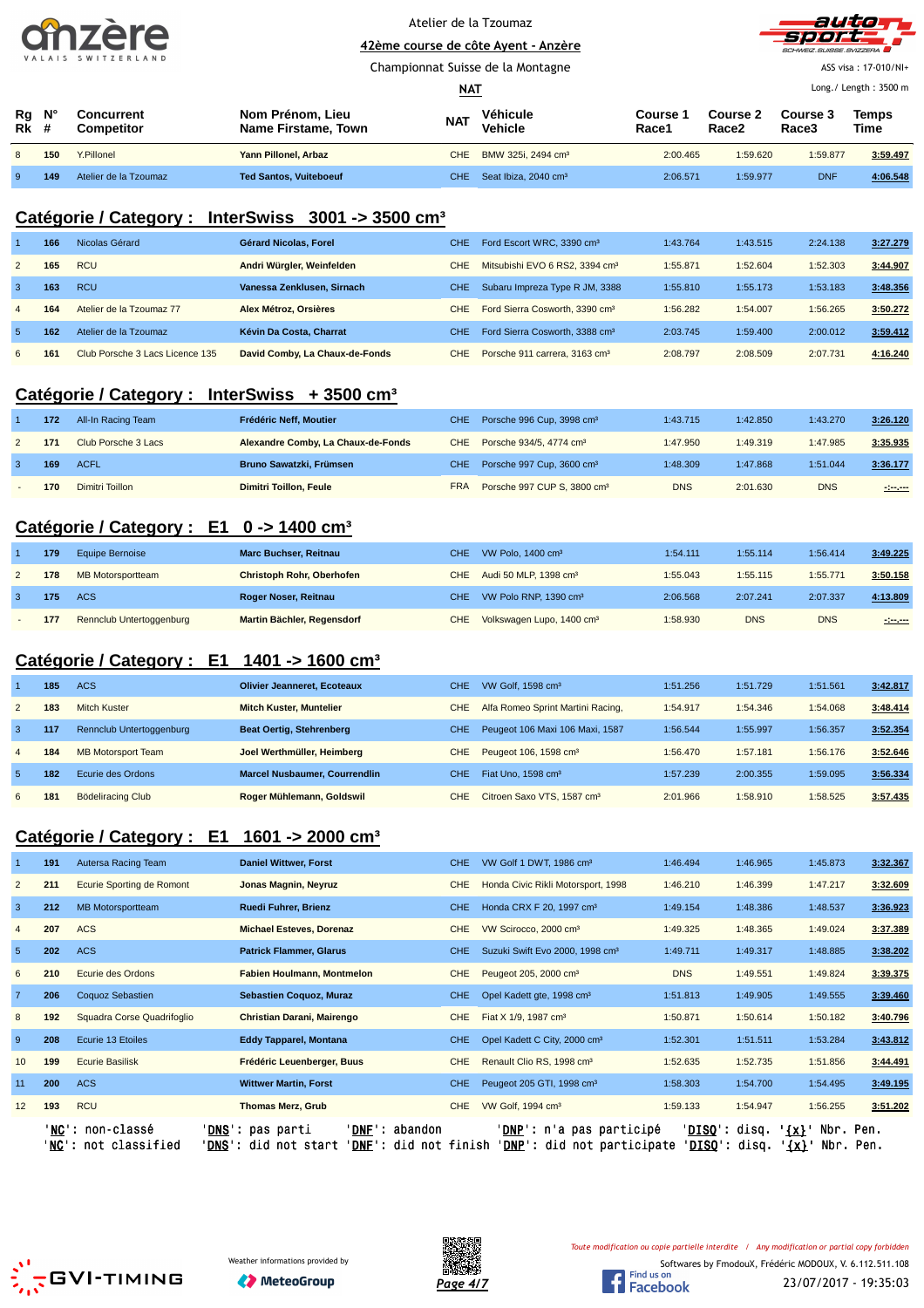



Championnat Suisse de la Montagne

ASS visa : 17-010/NI+ Long./ Length : 3500 m

|                 | <b>NAT</b> |                                        |                                           |            |                                            |                   | Long. / Length: $3500$ m |                   |                      |
|-----------------|------------|----------------------------------------|-------------------------------------------|------------|--------------------------------------------|-------------------|--------------------------|-------------------|----------------------|
| Rg<br>$Rk$ #    | N°         | <b>Concurrent</b><br><b>Competitor</b> | Nom Prénom, Lieu<br>Name Firstame, Town   | <b>NAT</b> | Véhicule<br>Vehicle                        | Course 1<br>Race1 | Course 2<br>Race2        | Course 3<br>Race3 | Temps<br>Time        |
| 13              | 204        | Rennclub Untertoggenburg               | Erwin Spiess, Heiden                      | <b>CHE</b> | Renault Clio RS, 1998 cm <sup>3</sup>      | 1:55.746          | 1:56.983                 | 1:56.055          | 3:51.801             |
| 14              | 197        | Ecurie Sporting de Romont              | Jérôme Nicolet, Ecuvillens                | <b>CHE</b> | Renault Clio RS Cup, 1998 cm <sup>3</sup>  | 1:56.953          | 1:55.828                 | 1:56.377          | 3:52.205             |
| 15 <sub>1</sub> | 209        | Chablais Racing Team                   | <b>Patrick Golliard, Martigny</b>         | <b>CHE</b> | BMW E46 WTCC, 1990 cm <sup>3</sup>         | 1:58.194          | 1:56.776                 | 1:55.669          | 3:52.445             |
| 16              | 205        | Ecurie des Ordons                      | <b>Benoît Farine, Boécourt</b>            | <b>CHE</b> | VW Golf, 2000 cm <sup>3</sup>              | 1:59.154          | 1:58.294                 | 1:58.205          | 3:56.499             |
| 17              | 189        | Macchi Elio                            | Elio Macchi, Fontenais                    | <b>CHE</b> | Renault clio 2.0 16v, 1998 cm <sup>3</sup> | 2:00.091          | 1:59.193                 | 1:59.362          | 3:58.555             |
| 18              | 194        | Ecurie des Ordons                      | Gaetan Biaggi, Coeuve                     | <b>CHE</b> | Volkswagen Golf 1, 1995 cm <sup>3</sup>    | 2:00.571          | 2:01.251                 | 1:59.849          | 4:00.420             |
| 19              | 195        | Autersa Racing Team                    | Patrick Koenitzer, Rüschegg-Heubach       | CHE.       | VW Golf1, 1997 cm <sup>3</sup>             | 2:02.415          | 1:59.990                 | 2:00.728          | 4:00.718             |
| 20              | 198        | Ecurie des Ordons 52                   | <b>Lionel Petignat, Undervelier</b>       | <b>CHE</b> | Peugeot 309 16v, 1998 cm <sup>3</sup>      | 2:10.473          | 2:05.693                 | 2:00.675          | 4:06.368             |
| 21              | 201        | <b>MB Motorsport</b>                   | <b>Marcel Lauber, Kirchenthurnen</b>      | CHE.       | VW Golf 1, 1998 cm <sup>3</sup>            | 2:05.041          | 2:03.861                 | 2:02.629          | 4:06.490             |
|                 | 188        | <b>Equipe Bernoise</b>                 | <b>Reto Steiner, Unteriberg</b>           | <b>CHE</b> | Ford Escort, 1968 cm <sup>3</sup>          | 1:49.068          | <b>DNS</b>               | <b>DNS</b>        | $-100$               |
|                 | 190        | Squadra Corse Quadrifoglio             | <b>Emanuele Tognacca, Brione Verzasca</b> | CHE.       | VW Golf, 1984 cm <sup>3</sup>              | 1:53.715          | <b>DNS</b>               | <b>DNS</b>        | $-200$               |
|                 | 203        | <b>Ecurie Basilisk</b>                 | Jörg-André Schmidlin, Breitenbach         | <b>CHE</b> | BMW E36 320i, 1998 cm <sup>3</sup>         | 2:16.156          | <b>DNF</b>               | <b>DNS</b>        | $-1 - 1 - 1 - 1 = 0$ |

### **Catégorie / Category : E1 2001 -> 2500 cm³**

|                | 218 | Squadra Corse Quadrifoglio | Diego Bernhard, Losone            | CHE.       | Opel Kadett Coupe Rally, 2400 cm      | 1:51.160 | 1:51.982   | 1:53.674   | 3:43.142              |
|----------------|-----|----------------------------|-----------------------------------|------------|---------------------------------------|----------|------------|------------|-----------------------|
| 2              | 219 | All-In Racing Team         | Etienne Beyeler, La Chaux         | CHE.       | Opel Ascona B, 2486 cm <sup>3</sup>   | 1:52.598 | 1:51.402   | 1:51.861   | 3:43.263              |
| 3              | 217 | Squadra Corse Quadrifoglio | Bottecchia Enzo, Biasca           | <b>CHE</b> | Renault 5 Turbo, 2380 cm <sup>3</sup> | 1:54.259 | 1:52.668   | 1:54.019   | 3:46.687              |
| $\overline{4}$ | 222 | Atelier de la Tzoumaz      | <b>Victor Darbellay, Liddes</b>   | CHE        | BMW 325is, 2498 cm <sup>3</sup>       | 1:56.120 | 1:56.052   | <b>DNS</b> | 3:52.172              |
| -5             | 216 | Squadra Corse Quadrifoglio | Daniel Jerjen, Bäch               | <b>CHE</b> | BMW E36 325i, 2500 cm <sup>3</sup>    | 2:10.277 | 2:09.596   | 2:08.380   | 4:17.976              |
| 6              | 220 | Racing Club Airbag         | Roger Geck, Rafz                  | CHE        | BMW E30 GRT, 2497 cm <sup>3</sup>     | 2:18.882 | 2:14.006   | 2:10.860   | 4:24.866              |
|                | 221 | Ecurie des Lions           | <b>Benjamin Nicole, St-Martin</b> | CHE        | BMW 2002 Ti, 2301 cm <sup>3</sup>     | 1:53.920 | <b>DNF</b> | <b>DNS</b> | <b>School Section</b> |

## **Catégorie / Category : E1 2501 -> 3000 cm³**

|                | 236 | <b>MB Motorsport Team</b>   | Martin Bürki, Rubigen             | <b>CHE</b> | BMW M3 E33, 3000 cm <sup>3</sup>           | 1:46.235 | 1:45.687   | 1:46.390   | 3:31.922 |
|----------------|-----|-----------------------------|-----------------------------------|------------|--------------------------------------------|----------|------------|------------|----------|
| 2              | 226 | Racing Club Airbag          | René Köchli, Kaltbach             | <b>CHE</b> | Honda Civic RK3, 2538 cm <sup>3</sup>      | 1:47.035 | 1:47.088   | 1:45.372   | 3:32.407 |
| 3              | 231 | Ecurie des Ordons           | <b>Bertrand Favre, Courfaivre</b> | <b>CHE</b> | BMW E30, 2990 cm <sup>3</sup>              | 1:50.112 | 1:50.058   | 1:51.245   | 3:40.170 |
| $\overline{4}$ | 235 | Chablais Racing Team N° 26  | <b>Lionel Bellon, Monthey</b>     | <b>CHE</b> | BMW e36 GTR, 2993 cm <sup>3</sup>          | 1:53.045 | 1:50.410   | 1:49.834   | 3:40.244 |
| 5              | 234 | <b>Chablais Racing Team</b> | <b>Florent Mariaux, Vionnaz</b>   | <b>CHE</b> | BMW E30 Gulf, 2794 cm <sup>3</sup>         | 1:50.608 | 1:51.506   | 1:51.792   | 3:42.114 |
| 6              | 229 | Racing Club Jurassien       | Sébastien Joray, Moutier          | <b>CHE</b> | BMW M3 E36, 2988 cm <sup>3</sup>           | 1:54.607 | 1:52.855   | 1:51.415   | 3:44.270 |
| $\overline{7}$ | 230 | Ecurie 13 Etoiles           | <b>Lionel Bovier, Vex</b>         | <b>CHE</b> | BMW 325i e30, 2990 cm <sup>3</sup>         | 1:54.145 | 1:54.817   | 1:55.001   | 3:48.962 |
| 8              | 233 | Ecurie de Lions             | Jean-Luc Emch, Semsales           | <b>CHE</b> | BMW M3, 2990 cm <sup>3</sup>               | 1:59.618 | 1:58.553   | 1:57.486   | 3:56.039 |
| 9              | 232 | <b>Team VWF</b>             | Damien Weber, Yverdon-les-Bains   | <b>CHE</b> | BMW 323i, 2990 cm <sup>3</sup>             | 2:02.162 | 2:00.624   | 1:59.723   | 4:00.347 |
| 10             | 237 | Equipe Bernoise             | Franz Bühler, St. Stephan         | <b>CHE</b> | Hyundai Coupe Cup., 2656 cm <sup>3</sup>   | 2:09.408 | 2:05.265   | 2:06.762   | 4:12.027 |
| 11             | 227 | Racing Club Airbag          | Mario Leupi, Emmenbrücke          | <b>CHE</b> | BMW 328i, 2792 cm <sup>3</sup>             | 2:08.334 | 2:07.192   | 2:07.102   | 4:14.294 |
|                | 228 | Atelier de la Tzoumaz       | Yannick Dorsaz, Fully             | <b>CHE</b> | Alfa Roméo 75 3.0 V6, 2957 cm <sup>3</sup> | 2:05.946 | <b>DNF</b> | <b>DNS</b> | 120,000  |

# **Catégorie / Category : E1 3001 -> 3500 cm³**

|                | 245 | <b>Equipe Bernoise</b>                  | Michel Zemp, Langnau Im Emmental                                                                                  | CHE.       | Seat Leon TCR, 3373 cm <sup>3</sup>                                   | 1:45.329                                      | 1:44.854           | 1:46.289               | 3:30.183 |
|----------------|-----|-----------------------------------------|-------------------------------------------------------------------------------------------------------------------|------------|-----------------------------------------------------------------------|-----------------------------------------------|--------------------|------------------------|----------|
| 2              | 255 | <b>Ecurie Basilsk</b>                   | Bruno lanniello, Nunningen                                                                                        | CHE.       | Lancia Delta S4, 3349 cm <sup>3</sup>                                 | 1:47.735                                      | 1:46.798           | 1:46.565               | 3:33.363 |
| -3             | 250 | Ecurie sporting Romand                  | <b>Fabrice Winiger, Grolley</b>                                                                                   | <b>CHE</b> | Seat Cup Racer, 3373 cm <sup>3</sup>                                  | 1:48.365                                      | 1:47.487           | 1:47.729               | 3:35.216 |
| $\overline{4}$ | 254 | Squadra Corse Quadrifoglio              | <b>Mario Bertocchi, Melano</b>                                                                                    | <b>CHE</b> | BMW E36, 3201 cm <sup>3</sup>                                         | 1:48.712                                      | 1:47.630           | 1:47.873               | 3:35.503 |
| $5^{\circ}$    | 251 | Ecurie des Lions                        | <b>Alexandre Genoud, Attalens</b>                                                                                 | <b>CHE</b> | BMW 320 WTCC, 3246 cm <sup>3</sup>                                    | 1:49.799                                      | 1:48.647           | 1:50.983               | 3:38.446 |
| 6              | 240 | <b>RCU</b>                              | Michael Widmer, Mühlrüti                                                                                          | <b>CHE</b> | Mitsubishi Proto X, 3400 cm <sup>3</sup>                              | 1:50.608                                      | 1:50.829           | <b>DNF</b>             | 3:41.437 |
| $\overline{7}$ | 239 | <b>Ecurie Performance</b>               | Julien Prével, Aubonne                                                                                            | CHE.       | Opel Astra, 3397 cm <sup>3</sup>                                      | 1:53.031                                      | 1:51.582           | 1:52.327               | 3:43.909 |
|                |     | 'NC': non-classé<br>NC': not classified | ' <b>DNS</b> ': pas parti<br>'DNF' :<br>abandon<br>' <b>DNS</b> ': did not start<br>' <b>DNF':</b> did not finish |            | <b>DNP':</b> n'a pas participé<br>' <b>DNP</b> ': did not participate | <b>DISO':</b> disq.<br>' <b>DISO</b> ': disq. | $\{x\}$<br>$\{x\}$ | Nbr. Pen.<br>Nbr. Pen. |          |



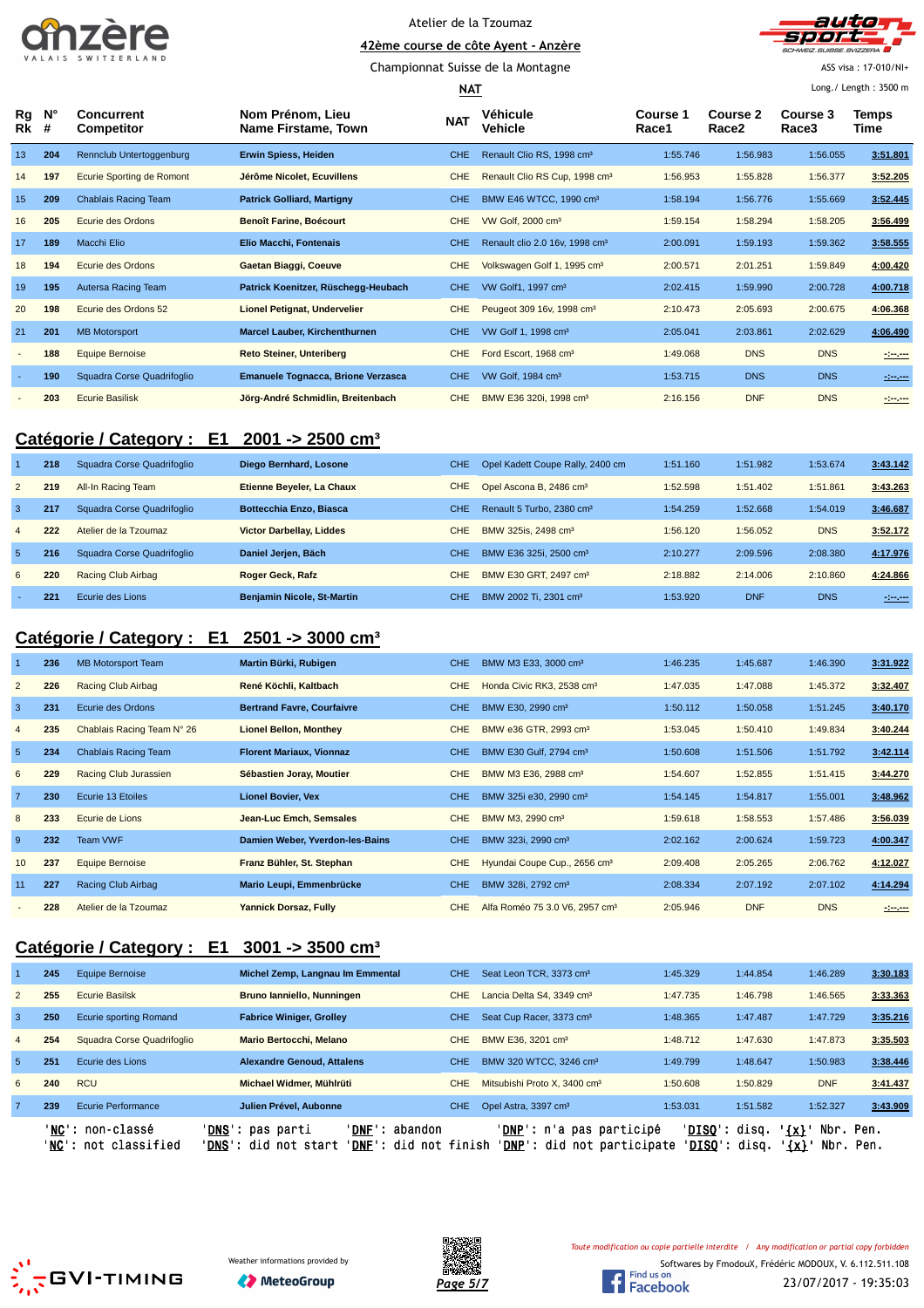



Championnat Suisse de la Montagne

ASS visa : 17-010/NI+ Long./ Length : 3500 m

|                          |     |                                 |                                         | Long. / Length: $3500$ m |                                              |                          |                               |                   |                      |
|--------------------------|-----|---------------------------------|-----------------------------------------|--------------------------|----------------------------------------------|--------------------------|-------------------------------|-------------------|----------------------|
| Rg<br>Rk #               | Ν°  | <b>Concurrent</b><br>Competitor | Nom Prénom, Lieu<br>Name Firstame, Town | <b>NAT</b>               | Véhicule<br><b>Vehicle</b>                   | <b>Course 1</b><br>Race1 | Course 2<br>Race <sub>2</sub> | Course 3<br>Race3 | <b>Temps</b><br>Time |
| 8                        | 246 | Ecurie du Nord                  | <b>Cedric Milliquet, Pully</b>          | <b>CHE</b>               | Mitsubishi Evo VI, 3400 cm <sup>3</sup>      | 1:54.063                 | 1:52.845                      | 1:53.546          | 3:46.391             |
| 9                        | 252 | Squadra Corse Quadrifoglio      | Fabio Cristoni, Péry                    | <b>CHE</b>               | Lancia Delta HF integrale, 3392 c            | 1:56.740                 | 1:56.470                      | 1:58.210          | 3:53.210             |
| 10                       | 247 | Squadra Corse Quadrifoglio      | Roberto Servalli, Arcegno               | <b>CHE</b>               | BMW M3 E46 GTR, 3250 cm <sup>3</sup>         | 1:57.426                 | 1:56.180                      | 1:57.148          | 3:53.328             |
| 11                       | 248 | Ecurie des Lions                | Alain Marmorat, Châtel St Denis         | <b>CHE</b>               | Seat Léon Supercopa mk1, 3028 c              | 1:59.697                 | 1:58.096                      | 2:00.047          | 3:57.793             |
| 12                       | 244 | Squadra Corse Quadrifoglio      | <b>Emilio Farinoli, Neuchatel</b>       | <b>CHE</b>               | Lancia Delta Integrale, 3396 cm <sup>3</sup> | 2:00.014                 | 2:01.111                      | 2:02.922          | 4:01.125             |
| 13                       | 241 | <b>Team Trajectoire</b>         | <b>Ricardo Fernandes, Bussigny</b>      | <b>CHE</b>               | BMW M3, 3201 cm <sup>3</sup>                 | 2:03.737                 | 2:01.063                      | 2:02.919          | 4:03.982             |
| 14                       | 253 | Squadra Corse Quadrifoglio      | <b>Christian Sonnenschein, Savigny</b>  | <b>CHE</b>               | Lancia Delta HF 16V integrale, 33            | 2:03.190                 | 2:01.743                      | 2:03.833          | 4:04.933             |
| 15                       | 243 | Equipe Bernoise                 | Simon Schenk, Heimberg                  | <b>CHE</b>               | Audi S3 Turbo, 3394 cm <sup>3</sup>          | 2:17.834                 | 2:10.633                      | 2:13.647          | 4:24.280             |
| $\overline{\phantom{a}}$ | 242 | <b>Equipe Bernoise</b>          | Simon Wüthrich, Langnau Im Emmental     | <b>CHE</b>               | VW Golf II, 3373 cm <sup>3</sup>             | <b>DNP</b>               | <b>DNP</b>                    | <b>DNP</b>        | 120,000              |
|                          | 256 | Equipe Bernoise                 | <b>Reto Meisel, Leuggern</b>            | <b>CHE</b>               | Mercedes Benz SLK340, 3400 cm <sup>3</sup>   | 1:38.286                 | <b>DNF</b>                    | <b>DNS</b>        | $-1 - 1 - 1 - 1 = 0$ |

### **Catégorie / Category : E1 + 3500 cm³**

|                          | 262 | <b>RCU</b>                    | Roger Schnellmann, Wangen SZ             | <b>CHE</b> | Mitsubishi Evo 8 J-Spec, 3859 cm <sup>3</sup>  | 1:40.502    | 1:40.652    | 1:53.015    | 3:21.154             |
|--------------------------|-----|-------------------------------|------------------------------------------|------------|------------------------------------------------|-------------|-------------|-------------|----------------------|
| $\overline{2}$           | 261 | <b>RCU</b>                    | Hermann Bollhalder, Wattwil              | <b>CHE</b> | Opel Speedster Egmo, 3740 cm <sup>3</sup>      | 1:45.020    | 1:43.659    | 1:45.793    | 3:28.679             |
| 3                        | 270 | <b>ACS</b>                    | Albin Mächler, Wangen                    | <b>CHE</b> | BMW M2, 5064 cm <sup>3</sup>                   | 1:46.314    | 1:45.934    | 1:45.976    | 3:31.910             |
| $\overline{4}$           | 263 | Murcia Arnaud                 | <b>Arnaud Murcia, Veyrier</b>            | <b>CHE</b> | Mitsubishi Evolution VII, 3910 cm <sup>3</sup> | 1:47.435    | 1:47.060    | 1:45.576    | 3:32.636             |
| 5                        | 268 | <b>Ecurie sporting Romand</b> | <b>Richard Winiger, Nierlet les bois</b> | CHE.       | Porsche 997 GT3 Cup 2, 3800 cm <sup>3</sup>    | 1:48.990    | 1:46.201    | 1:48.678    | 3:34.879             |
| 6                        | 265 | <b>ACS</b>                    | Remo Züblin, Hagenbuch                   | <b>CHE</b> | Subaru Impreza, 4247 cm <sup>3</sup>           | 1:51.198    | 1:48.071    | 2:02.349    | 3:39.269             |
| $\overline{7}$           | 267 | Ecurie des Lions              | Bertrand Millasson, Le Mt-Pélerin        | CHE.       | Porsche GT3 cup, 3600 cm <sup>3</sup>          | 1:51.289    | 1:50.100    | 1:51.999    | 3:41.389             |
| 8                        | 258 | Squadra Corse Quadrifoglio    | Aramis Cereghetti, Lopagno               | <b>CHE</b> | BMW M5 e34, 3535 cm <sup>3</sup>               | 1:53.675    | 1:52.869    | 1:53.017    | 3:45.886             |
|                          | 266 | Equipe Bernoise               | René Ruch, Müsingen                      | CHE.       | Ferrari 355 GT, 4500 cm <sup>3</sup>           | <b>DNF</b>  | <b>DNS</b>  | <b>DNS</b>  | $-200$               |
| $\overline{\phantom{a}}$ | 259 | <b>ACS</b>                    | <b>Michel Lovis, Orbe</b>                | <b>CHE</b> | Subaru Impreza, 3570 cm <sup>3</sup>           | <b>DISQ</b> | <b>DISQ</b> | <b>DISQ</b> | $-200$               |
|                          | 260 | Di Marzo Allessandro          | Alessandro Di Marzo, La Chaux de Fonds   | CHE.       | Subaru Impreza gc8, 3740 cm <sup>3</sup>       | <b>DISQ</b> | <b>DISQ</b> | <b>DISQ</b> | $-2 - 1 - 1 - 1 = 0$ |

## **Catégorie / Category : E2 SportCars 0 -> 1150 cm³**

|                                                                         |              | Gruyere Racing Team - GRT | Yannick Von Siebenthal, Aigle                 | <b>CHE</b> | Jema evo TDS evo b10 JA, 998 c          | 1:49.915 | 1:49.483 | 1:48.267 | 3:37.750 |  |
|-------------------------------------------------------------------------|--------------|---------------------------|-----------------------------------------------|------------|-----------------------------------------|----------|----------|----------|----------|--|
|                                                                         |              | Catégorie / Category :    | E2 SportCars $1151 \div 3000$ cm <sup>3</sup> |            |                                         |          |          |          |          |  |
|                                                                         | $\mathbf{7}$ | <b>Equipe Bernoise</b>    | <b>Marcel Steiner, Oberdiessbach</b>          | <b>CHE</b> | LobArt/Mugen LA01, 3000 cm <sup>3</sup> | 1:29.578 | 1:31.450 | 1:30.343 | 2:59.921 |  |
| $\overline{2}$                                                          |              | <b>ASA Luronne</b>        | Xavier Vermeille, Torgon                      | <b>FRA</b> | Norma BMW M20F, 2998 cm <sup>3</sup>    | 1:43.523 | 1:44.033 | 1:46.710 | 3:27.556 |  |
| 3                                                                       | 5            | Ecurie des Ordons         | <b>Fabrice Jolidon, Rocourt</b>               | <b>CHE</b> | Osella PA 20S, 3000 cm <sup>3</sup>     | 1:52.176 | 1:47.547 | 1:48.616 | 3:36.163 |  |
| $\overline{4}$                                                          | 6            | <b>Bovier</b> jp          | Jean-Pierre Bovier, Vex                       | <b>CHE</b> | Osella BMW, 3000 cm <sup>3</sup>        | 2:06.772 | 1:48.332 | 1:49.039 | 3:37.371 |  |
| Catégorie / Category : E2-Silhouette TracKing 0 -> 1000 cm <sup>3</sup> |              |                           |                                               |            |                                         |          |          |          |          |  |
|                                                                         | 11           | Ecurie des Ordons         | Jean-François Chariatte, Porrentruy           | <b>CHE</b> | Tracking RC01, 998 cm <sup>3</sup>      | 1:47.166 | 1:48.191 | 1:47.544 | 3:34.710 |  |
| $\overline{2}$                                                          | 10           | Autersa Racing Team       | Dani Fauler, Stadel                           | <b>CHE</b> | TracKing RC01, 998 cm <sup>3</sup>      | 1:47.901 | 1:48.203 | 1:48.777 | 3:36.104 |  |

## **Catégorie / Category : E2 Silhouette 0 -> 1400 cm³**

|  |  | <b>15</b> Ecurie 13 Etoiles | <b>Gregory Follonier, Martigny</b> |  | CHE GFA Austin Cooper RS, 1298 cm <sup>3</sup> | 1:52.070 | 1:53.877 | 1:53.704 | 3:45.774 |
|--|--|-----------------------------|------------------------------------|--|------------------------------------------------|----------|----------|----------|----------|
|--|--|-----------------------------|------------------------------------|--|------------------------------------------------|----------|----------|----------|----------|

## **Catégorie / Category : E2 SingleSeater 0 -> 1600 cm³**

|              | 19 | D-max Swiss                              | Papagna David, Gravesano                                                                                     | <b>CHE</b> | Gloria C8p Evo Evo, 1400 cm <sup>3</sup>               | 1:45.388                   | 1:44.536 | 1:46.587                                         | 3:29.924 |
|--------------|----|------------------------------------------|--------------------------------------------------------------------------------------------------------------|------------|--------------------------------------------------------|----------------------------|----------|--------------------------------------------------|----------|
| $\mathbf{2}$ | 20 | Ecurie 13 Etoiles                        | <b>Roger Rey, Sierre</b>                                                                                     | CHE.       | Formule Martini, 1598 cm <sup>3</sup>                  | 2:00.652                   | 1:59.339 | 2:01.287                                         | 3:59.991 |
|              | 18 | Atelier de la Tzoumaz                    | <b>Marc Hafner, Le Bouveret</b>                                                                              |            | CHE Arcobaleno-KHC Europe, 998 cm <sup>3</sup>         | 2:02.602                   | 2:06.033 | 2:04.567                                         | 4:07.169 |
|              |    | 'NC': non-classé<br>'NC': not classified | ' <b>DNS</b> ': pas parti<br>'DNF' :<br>': abandon<br>'DNS': did not start<br>' <b>DNF</b> ': did not finish |            | 'DNP': n'a pas participé<br>'DNP': did not participate | $'DISO':$ disq.<br>'DISQ': | disq.    | Nbr. Pen.<br>$\{x\}$<br>$'$ {x} $'$<br>Nbr. Pen. |          |